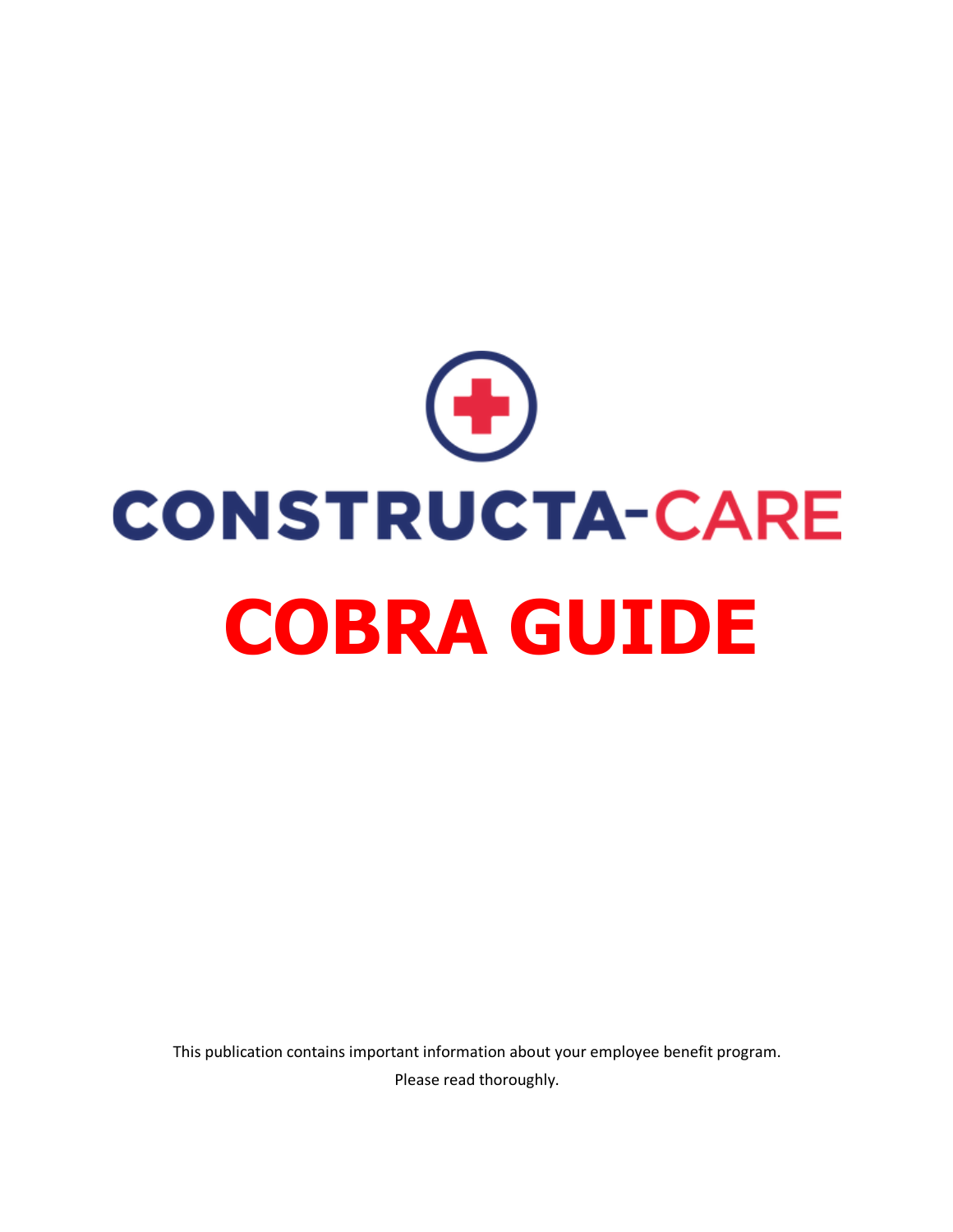### **TABLE OF CONTENTS**

| Supplemental Medical Expense (GAP) 5 |  |
|--------------------------------------|--|
|                                      |  |
|                                      |  |
|                                      |  |
|                                      |  |

# **2021 COBRA BENEFITS**

Welcome to your benefits enrollment. This is your opportunity to review our comprehensive selection of benefits once you are eligible . We hope this guide helps educate and empower you to elect the coverage and support your Cobra rights. Please note, full details regarding our plans are contained in our plan booklets. Should this publication differ from our booklets, the booklets prevail.

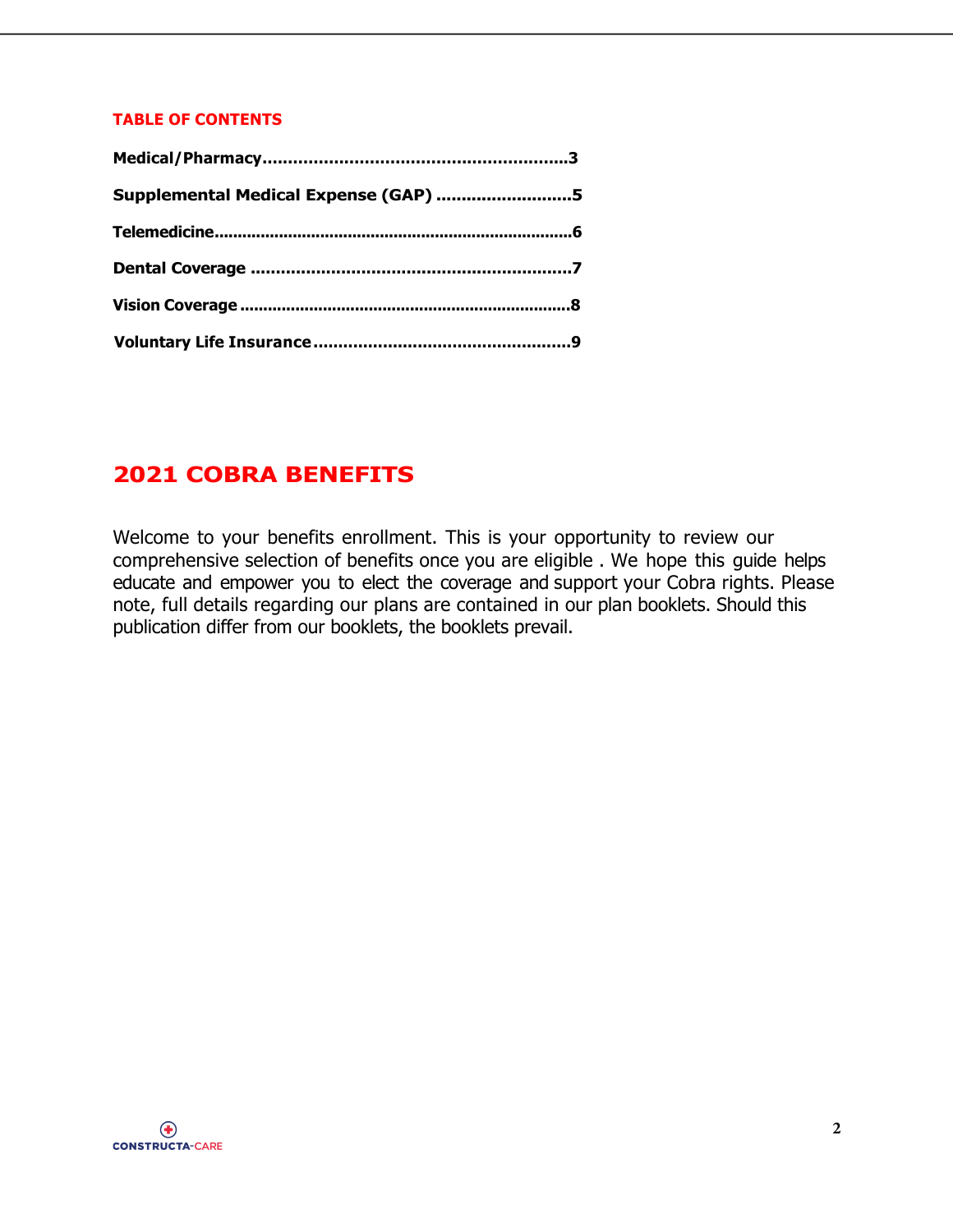## **MEDICAL/PHARMACY PLANS**

Constructa-Care offers a robust medical and pharmacy insurance program to our employees. We partner with Blue Cross Blue Shield of Alabama to offer this coverage.

### **Plan Highlights**

You have the option of choosing one of four plans. Our plans offer coverage for most healthcare services. When you receive care in-network you benefit from our negotiated discounts with BCBS of Alabama.

#### **How to Find a Provider**

- Visit www.bcbsal.org and click Find a Doctor.
- On the next page type "PAC" prefix or "continue without prefix" at the bottom of the page
- A list of all providers by category will appear for review.

### **BCBS of Alabama Member Site**

The BCBS of Alabama member site, www.bcbsal.org offers many valuable services including the following:

- In-network provider search
- See patient reviews and view hospital information
- Information regarding paid and pending claims

## **Medical coverage provided by BCBS of Alabama In-Network vs. Out-of-Network**

A network is a group of providers your plan contracts with at discounted rates. You will almost always pay less when you receive care in-network.

If you choose to see an out-of-network provider, you may be balance billed, which means you will be responsible for charges above BCBS of Alabama's reimbursement amount.

*This is a high-level summary of your benefits coverage. Full coverage details are available in your summary plan description (SPD). In the event there is a discrepancy between what is reflected in this guide and what is communicated in your SPD, the terms of your SPD will prevail.*

*Generic drugs are mandatory when available and may be classified at any tier.*

*\*Family Coverage and Embedded Deductibles*

*Embedded deductibles mean your plan has individual deductibles for each family member and the family deductible. When a family member meets his or her deductible, the plan will begin sharing healthcare costs for that family member. The rest of the family still has to satisfy their individual deductible. However, all individual expenses for each family member count toward the family deductible. Once the family deductible is met (by more than one family member) the plan will share costs for all family members for the rest of the plan year.* 

*<sup>\*\*</sup>Covered at 100% of the allowed amount after \$30 for the first illness related office visit; thereafter covered at 80% of the allowed amount subject to calendar year deductible.*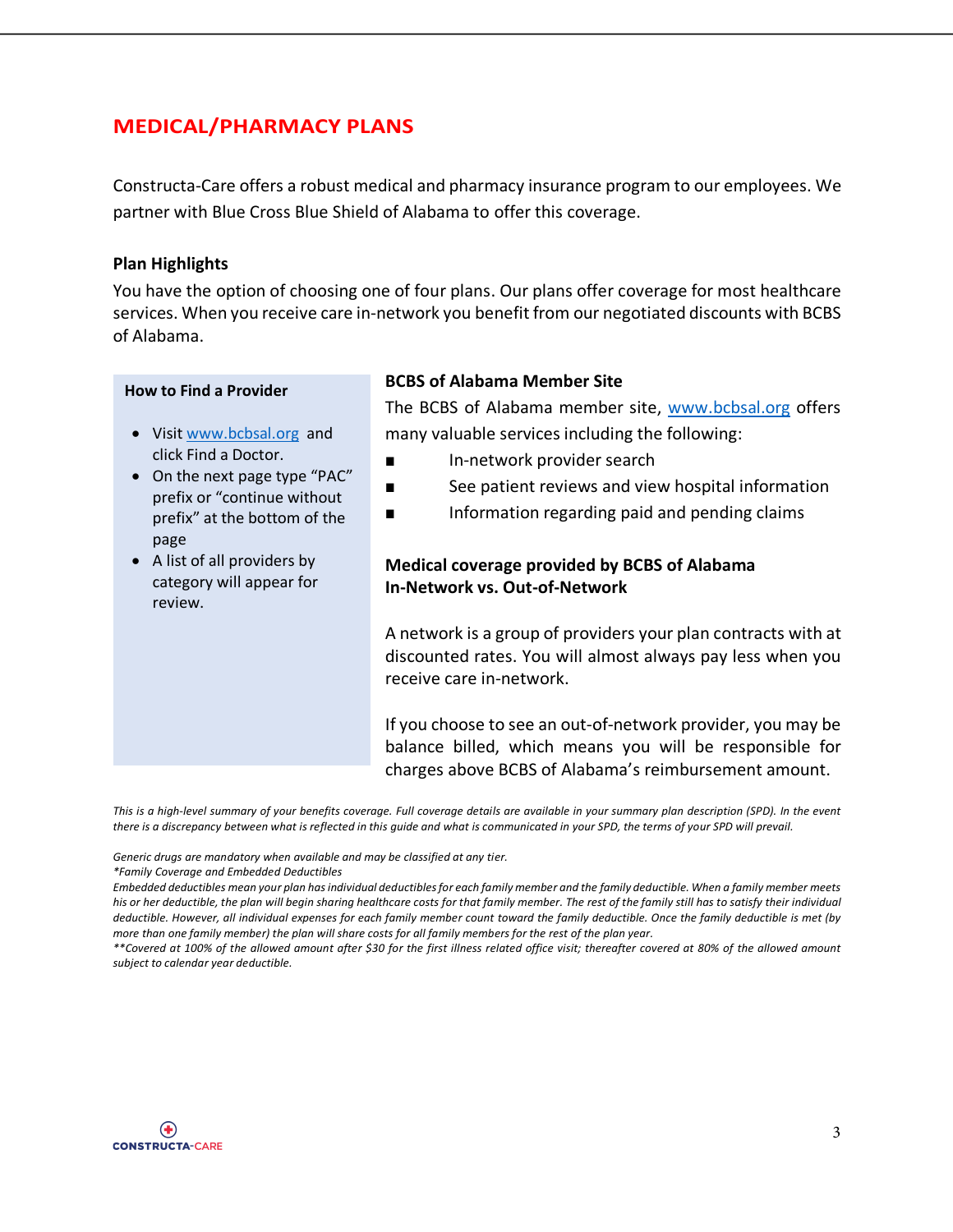# **2021 MEDICAL PLANS**

You have four medical plans to choose from. All plans are provided through Blue Cross Blue Shield of Alabama and all offer comprehensive coverage when care is provided through network providers. A brief summary of your plans is included for your review below.

| <b>Plan Options:</b><br>1 Year Rate Guarantee | Option 1<br>(Blue Saver \$4,000) | Option 2<br>(Blue Saver \$3,000) | Option 3<br>(Blue Saver \$3,000 /<br>MedPlus \$250 | Option 4<br>(Blue Saver \$4,000 /<br>MedPlus \$250 |
|-----------------------------------------------|----------------------------------|----------------------------------|----------------------------------------------------|----------------------------------------------------|
| Plan Year/Calendar Year                       | 2020 - 2021                      | 2020 - 2021                      | 2020 - 2021                                        | 2020 - 2021                                        |
| Plan Type                                     | <b>PPO</b>                       | <b>PPO</b>                       | <b>PPO</b>                                         | <b>PPO</b>                                         |
| In-Network Deductible                         | \$4,000 / \$8,000                | \$3,000 / \$6,000                | \$250/\$500                                        | \$250 / \$500                                      |
| Out-of-Pocket Maximum                         | \$6,800 / \$13,600               | \$6,000 / \$12,000               | \$250 / \$500                                      | \$250/\$5500                                       |
| Coinsurance                                   | 80%-100%                         | 80% - 100%                       | 100%                                               | 100%                                               |
| Office Visit (Primary/Specialist)             | \$45 copay / \$65                | $$30$ copay / $$30$              | $$30$ copay / $$30$                                | $$45$ copay / $$65$                                |
|                                               | copay                            | copay                            | copay                                              | copay                                              |
| Out of Office Physician Services<br>(Teladoc) | \$45 copay                       | \$30 copay                       | \$30 copay                                         | \$45 copay                                         |
| Inpatient Hospital                            | 80% after                        | 80% after                        | 100% after                                         | $100\%$ after                                      |
|                                               | deductible                       | deductible                       | deductible                                         | deductible                                         |
| <b>Outpatient Surgery</b>                     | 80% after                        | 80% after                        | 100% after                                         | 100% after                                         |
|                                               | deductible                       | deductible                       | deductible                                         | deductible                                         |
| Outpatient Lab/X-Ray                          | 80% after                        | 80% after                        | 100% after                                         | 100% after                                         |
|                                               | deductible                       | deductible                       | deductible                                         | deductible                                         |
| <b>Complex Diagnostics</b>                    | 80% after                        | 80% after                        | 100% after                                         | 100% after                                         |
|                                               | deductible                       | deductible                       | deductible                                         | deductible                                         |
| <b>Emergency Room (Medical</b>                | 80% after                        | 80% after                        | 100% after                                         | 100% after                                         |
| Emergency)                                    | deductible                       | deductible                       | deductible                                         | deductible                                         |
| Emergency Room (Accident)                     | 80% after                        | 80% after                        | 100% after                                         | 100% after                                         |
|                                               | deductible                       | deductible                       | deductible                                         | deductible                                         |

| <b>In-Network Prescription Drug Coverage</b>                                   |              |             |             |              |
|--------------------------------------------------------------------------------|--------------|-------------|-------------|--------------|
| <b>Plan Options:</b>                                                           | Option 1     | Option 2    | Option 3    | Option 4     |
| Tier 1                                                                         | $$15$ copay  | $$15$ copay | $$15$ copay | $$15$ copay  |
| Tier 2                                                                         | $$60$ copay  | $$50$ copay | $$50$ copay | $$60$ copay  |
| Tier 3                                                                         | $$100$ copay | \$70 copay  | \$70 copay  | $$100$ copay |
| Tier 4                                                                         | $$425$ copay | \$395 copay | \$395 copay | $$425$ copay |
| Mail Order (90-day supply-maintenance medications only at 3x the Retail copay) |              |             |             |              |

## **2021 COBRA Contributions <b>CLASSIC CODER CODER**

|                         | Option 1   | Option 2   | Option 3   | Option 4   |
|-------------------------|------------|------------|------------|------------|
| Employee                | \$397.42   | \$444.25   | \$515.97   | \$481.82   |
| Employee and Spouse     | \$794.82   | \$888.49   | \$1,046.27 | \$980.50   |
| Employee and Child(ren) | \$735.22   | \$821.85   | \$954.53   | \$891.63   |
| Team Member and Family  | \$1,132.62 | \$1,266.08 | \$1,484.82 | \$1,390.04 |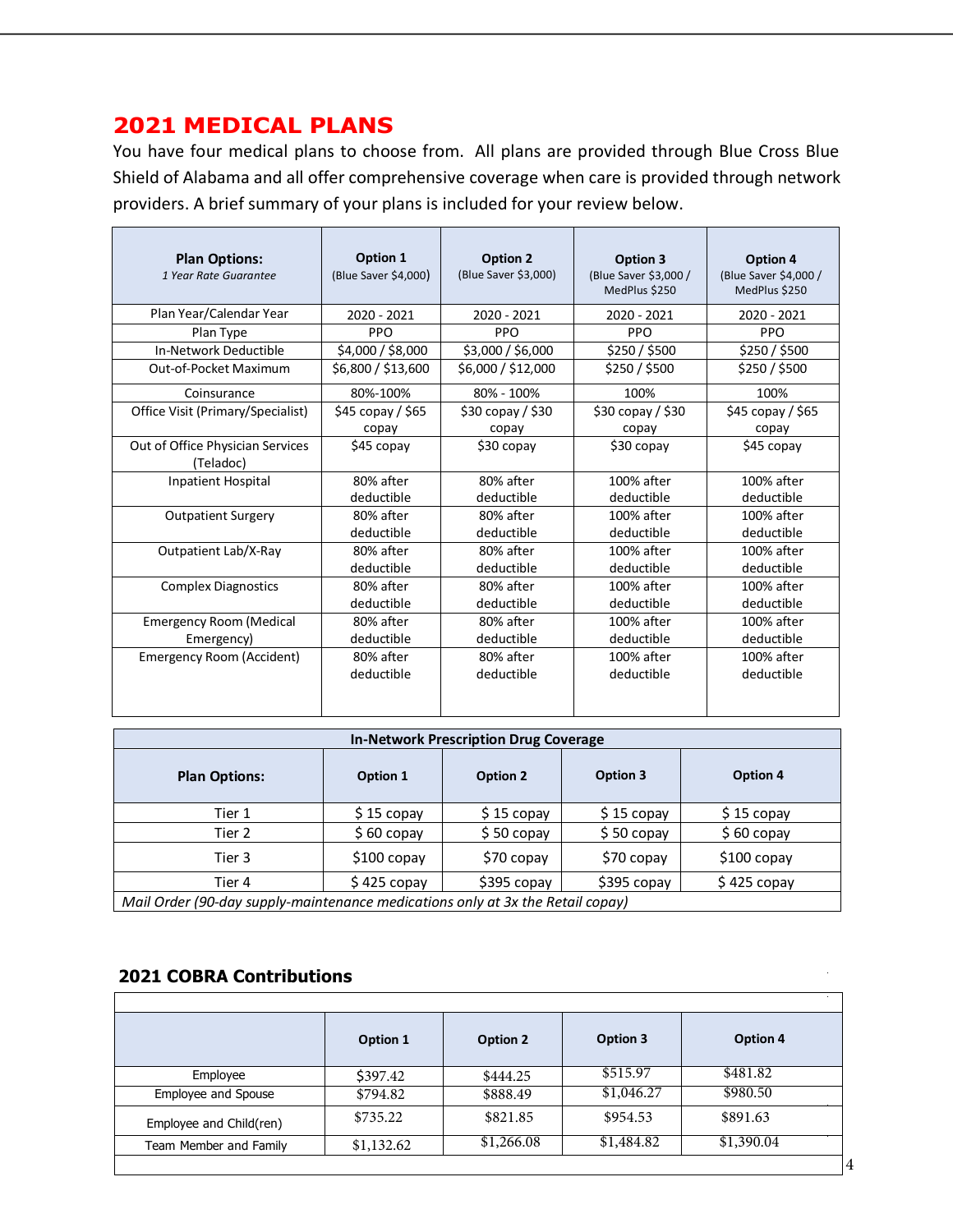## **SUPPLEMENTAL MEDICAL EXPENSE (GAP) INSURANCE**

Like many people today, you may now be responsible for paying some of your healthcare costs. Even with your Blue Cross Blue Shield insurance, you may have certain expenses that are not covered.

For example, you may need to meet a deductible before your Blue Cross Blue Shield insurance pays.

Supplemental Medical (Gap) insurance with MedPlus covers certain out-of- pocket medical expenses you incur in inpatient and outpatient settings. If you elect the Buy-up plan you will have access to the Supplemental Medical (Gap) insurance with MedPlus.

## **GAP Program Applies to the "Buy-Up" Plan Only**

Deductible - \$250/Single - \$500/Single+1 or Family After – Covers 100% of approved "in-network" services after deductible. *\*Does not apply to office visit or pharmacy copays*

Employee Contributions Included in the "buy-up" plan medical premiums.

# How does the Supplemental Medical (GAP) Insurance work?

- 1. Enroll in Buy-up Medical Plan with BCBS
- 2. You will receive an ID card from MedPlus
- 3. If you receive services, you may assign your benefits to the provider
- 4. Your provider will submit claim to MedPlus on your behalf
- 5. BCBS will send you an explanation of benefits showing your out-of-pocket expense
- 6. You (or your provider) will submit your explanation of benefits to MedPlus
- 7. MedPlus will send payment to your provider if benefits were assigned or to you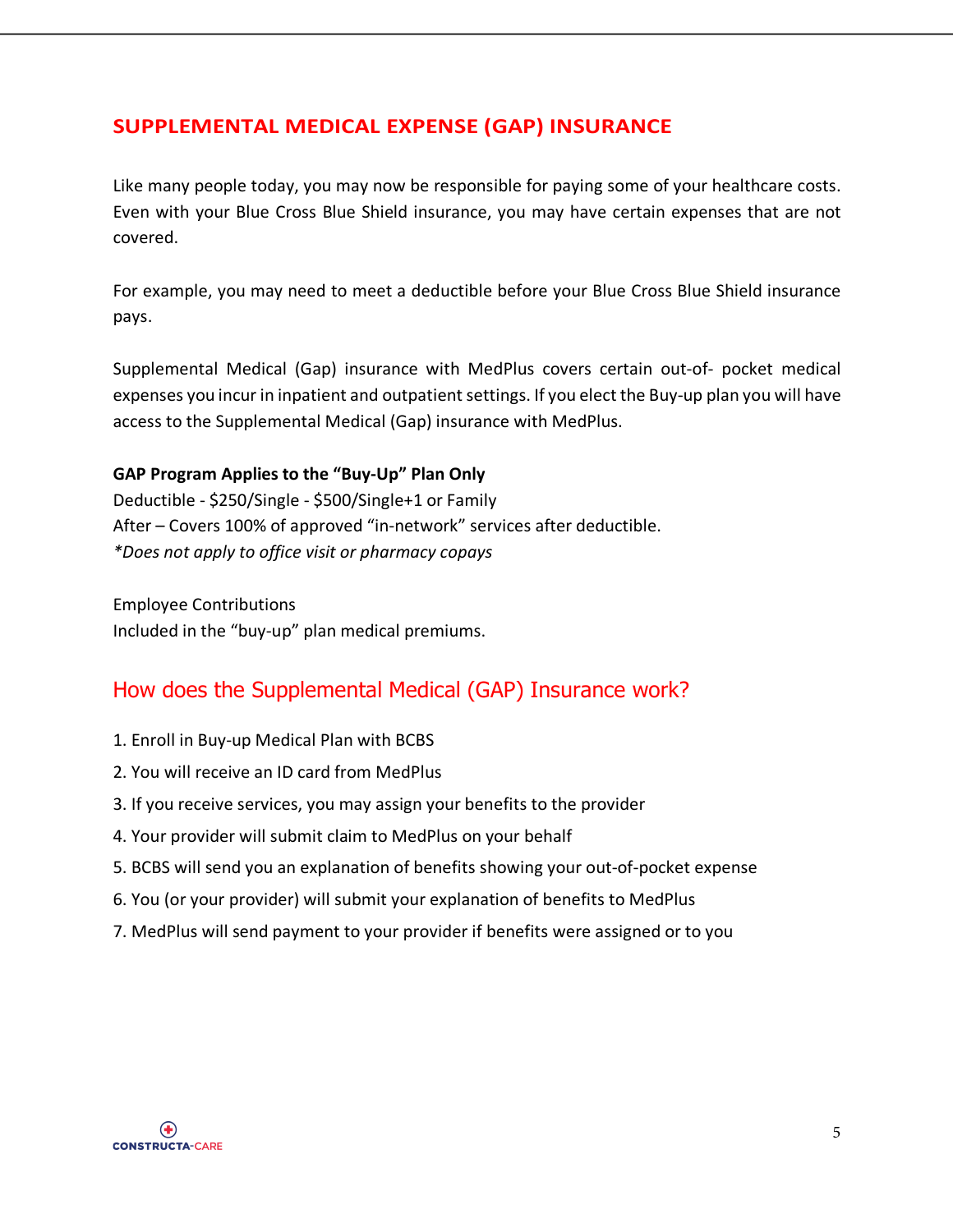## **TELEMEDICINE**

#### **Telemedicine Available Through Teladoc**

Blue Cross Blue Shield of Alabama has partnered with Teladoc, which gives you 24/7 access to board-certified doctors by web, phone, or mobile app.

It is an affordable alternative to costly urgent care and ER visits when you need care right away. It is a helpful service if you are on vacation, a business trip, or away from home and has a 92% resolution rate. Teladoc doctors can treat many medical conditions, including, but not limited to, cold and flu symptoms, allergies, urinary tract infection, sinus problems, etc. You can talk to a doctor anytime for a fee of \$30 or \$45 depending on your plan.

Telemedicine services are only available for minor conditions and should not replace care provided by your regular physician.

Teladoc is Easy to Use

- Provide your medical history
- Request a consult
- Talk with a physician
- No waiting room time
- Do not have to drive to the doctor
- Get care 24/7 from any location
- To register, go online or call
	- o www.teladoc.com/Alabama
	- $O$  855-477-4549

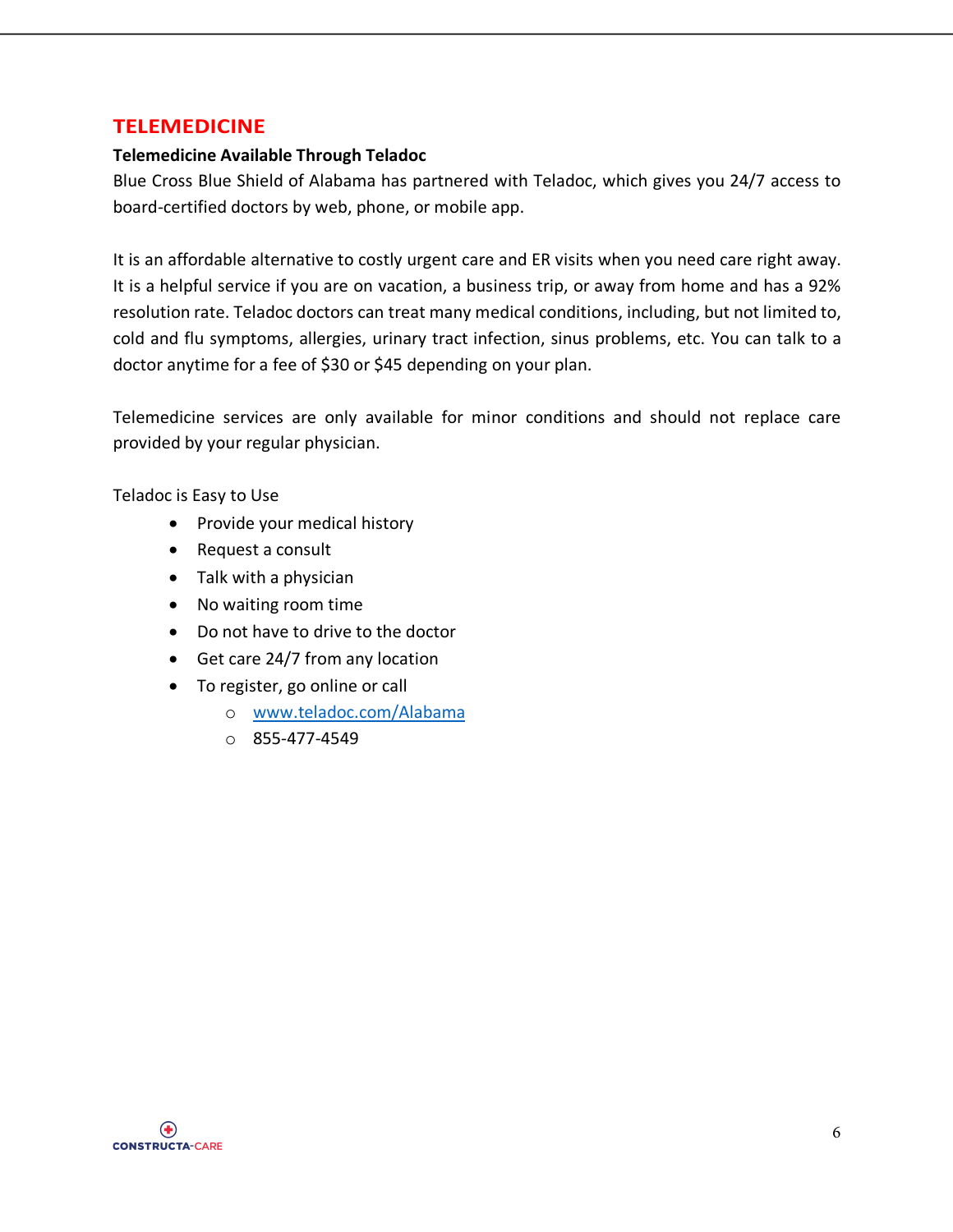## **DENTAL COVERAGE**

We partner with UNUM to offer you and your family members dental insurance. You have the choice of two plans to choose from. Below is a general overview of the in-network benefits for the base and buy-up plans.

Visit www.unumdentalcare.com to find in-network providers and access a variety of online tools and programs.

| Plan Options:            | <b>Network</b>         | Out of Network         |
|--------------------------|------------------------|------------------------|
| Plan Type                | <b>PPO</b>             | PPO                    |
| <b>Annual Maximum</b>    | \$750                  | \$1,500                |
| Deductible               | \$50 (Waived on        | \$25 (Waived on        |
|                          | Preventative)          | Preventative)          |
| Preventative             | 100%                   | 100%                   |
| Coinsurance              |                        |                        |
| <b>Basic Coinsurance</b> | 50%                    | 80%                    |
| Major Coinsurance        | 50%                    | 50%                    |
| Ortho Coinsurance        | 0%                     | 50%                    |
| Ortho Maximum            | N/A                    | \$1,000                |
| <b>Waiting Periods</b>   | None                   | None                   |
| Dependent Age            | 26                     | 26                     |
| Limits                   |                        |                        |
| Network/OON              | <b>UNUM (DenteMax)</b> | <b>UNUM (DenteMax)</b> |
| Reimbursement            | / 90% UCR              | / 90% UCR              |

#### **Find an In-Network Provider**

Remember to visit in-network dentists to receive the deepest level of discount on your services.

To find a participating in- network dentist in your area please follow these steps.

- Go to www.unumdentalcare.com
- Click Login/Register in the top right corner
- Register as a member
- Fill out all \* information fields
- Group Number is 00499839

#### **Examples of Services**

**Preventive**—exams, cleanings, fluoride, x-rays, and sealants

**Basic**—fillings, extractions, and repairs **Major**—crowns, inlays, dentures, and periodontics

This is a high-level summary of your benefit coverage. Full coverage details are available in your summary plan description (SPD). In the event there is a discrepancy between what is reflected in this guide and what is communicated in your SPD, the terms of your SPD will prevail. *\*Your dentist may balance bill if using "on-network" providers.*

## **2021 COBRA Contributions**

|                          | Low<br><b>Monthly</b> | <b>High</b><br><b>Monthly</b> |
|--------------------------|-----------------------|-------------------------------|
| Employee                 | \$20.94               | \$28.74                       |
| Employee+<br>Spouse      | \$40.66               | \$56.18                       |
| Employee +<br>Child(ren) | \$54.50               | \$77.66                       |
| Employee +<br>Family     | \$80.50               | \$114.18                      |

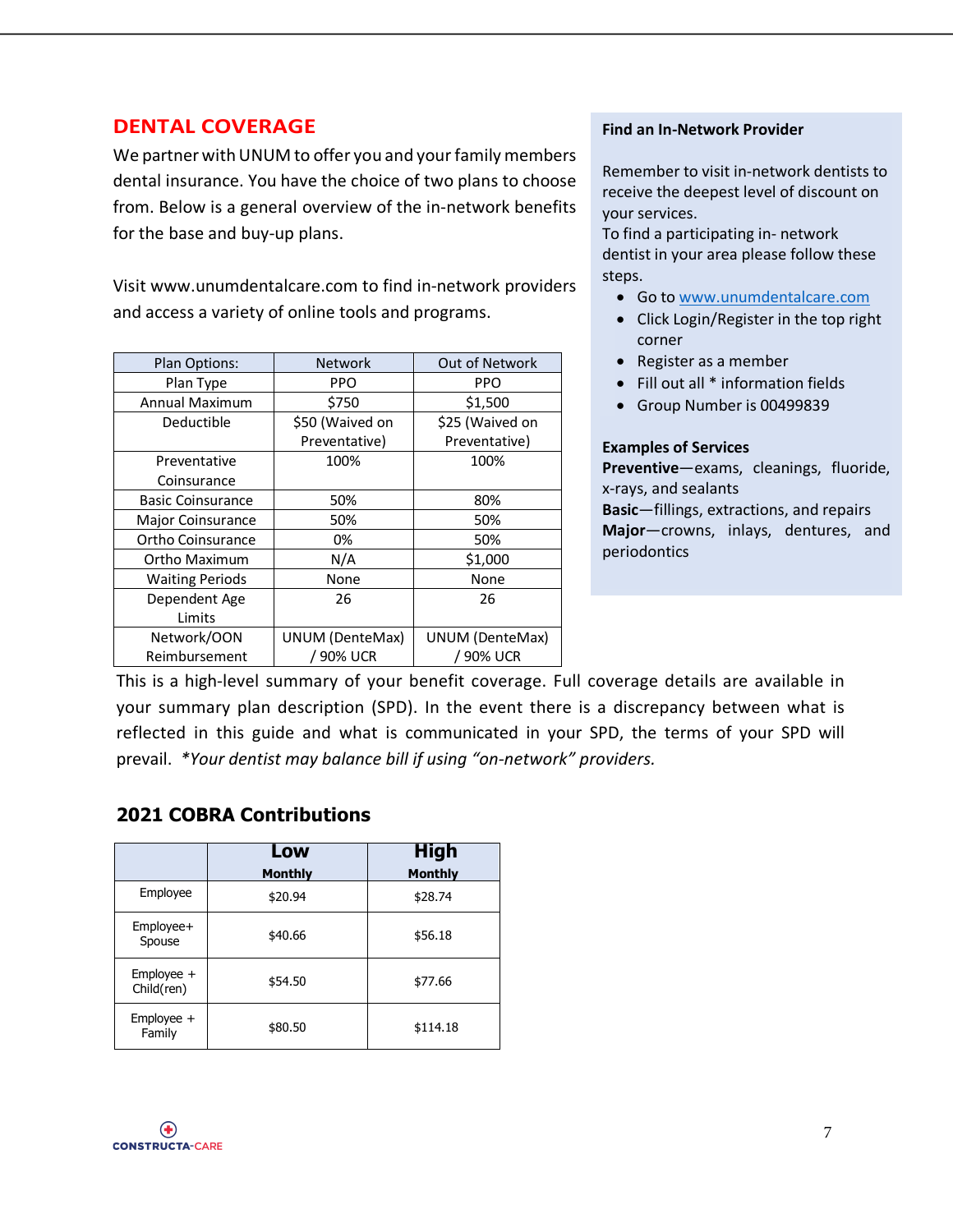## **VISION COVERAGE**

We partner with Unum to offer you and your family members vision insurance. This is a general overview of your in-network and out-of-network vision benefits.

| Plan Options:                       | <b>Network</b>                                    | Out of Network |  |  |
|-------------------------------------|---------------------------------------------------|----------------|--|--|
|                                     | Copay                                             |                |  |  |
| Exam Copay                          | \$10                                              |                |  |  |
| <b>Materials Copay</b>              | \$25                                              | Up to 435      |  |  |
| <b>Network</b>                      | <b>UNUM (Eyemed)</b>                              |                |  |  |
|                                     | <b>Standard Lenses Benefit</b>                    |                |  |  |
| Single Vision                       | Covered by Copay                                  | Up to $$25$    |  |  |
| <b>Bifocal</b>                      | Covered by Copay                                  | Up to \$40     |  |  |
| Trifocal                            | Covered by Copay                                  | Up to \$50     |  |  |
| Lenticular                          | \$80 allowance                                    | Up to \$50     |  |  |
| Standard                            | \$70 allowance                                    | Up to $$40$    |  |  |
| Progressive                         |                                                   |                |  |  |
| Lens Options                        | Polycarbonate (Under Age 19)                      | Not Covered    |  |  |
|                                     | Standard Scratch Resistant Coating (Walmart Only) |                |  |  |
| <b>Frame &amp; Contacts Benefit</b> |                                                   |                |  |  |
| <b>Frames</b>                       | \$130 allowance                                   | Up to \$50     |  |  |
| Elective (standard                  |                                                   |                |  |  |
| contacts)                           | \$130 allowance                                   | Up to \$100    |  |  |
| Medically                           | \$210 allowance                                   |                |  |  |
| Necessary                           |                                                   | Up to $$210$   |  |  |

You may receive additional discounts on amounts over your in-network allowance.

This is a high-level summary of your benefits coverage.

Full coverage details are available in your summary plan description (SPD). In the event there is a discrepancy between what is reflected in this guide and what is communicated in your SPD, the terms of your SPD will prevail.

## **2021 COBRA Contributions**

|                          | <b>Monthly</b> |
|--------------------------|----------------|
| Employee                 | \$6.37         |
| Employee+<br>Spouse      | \$12.73        |
| Employee +<br>Child(ren) | \$14.20        |
| $Employee +$<br>Family   | \$22.20        |

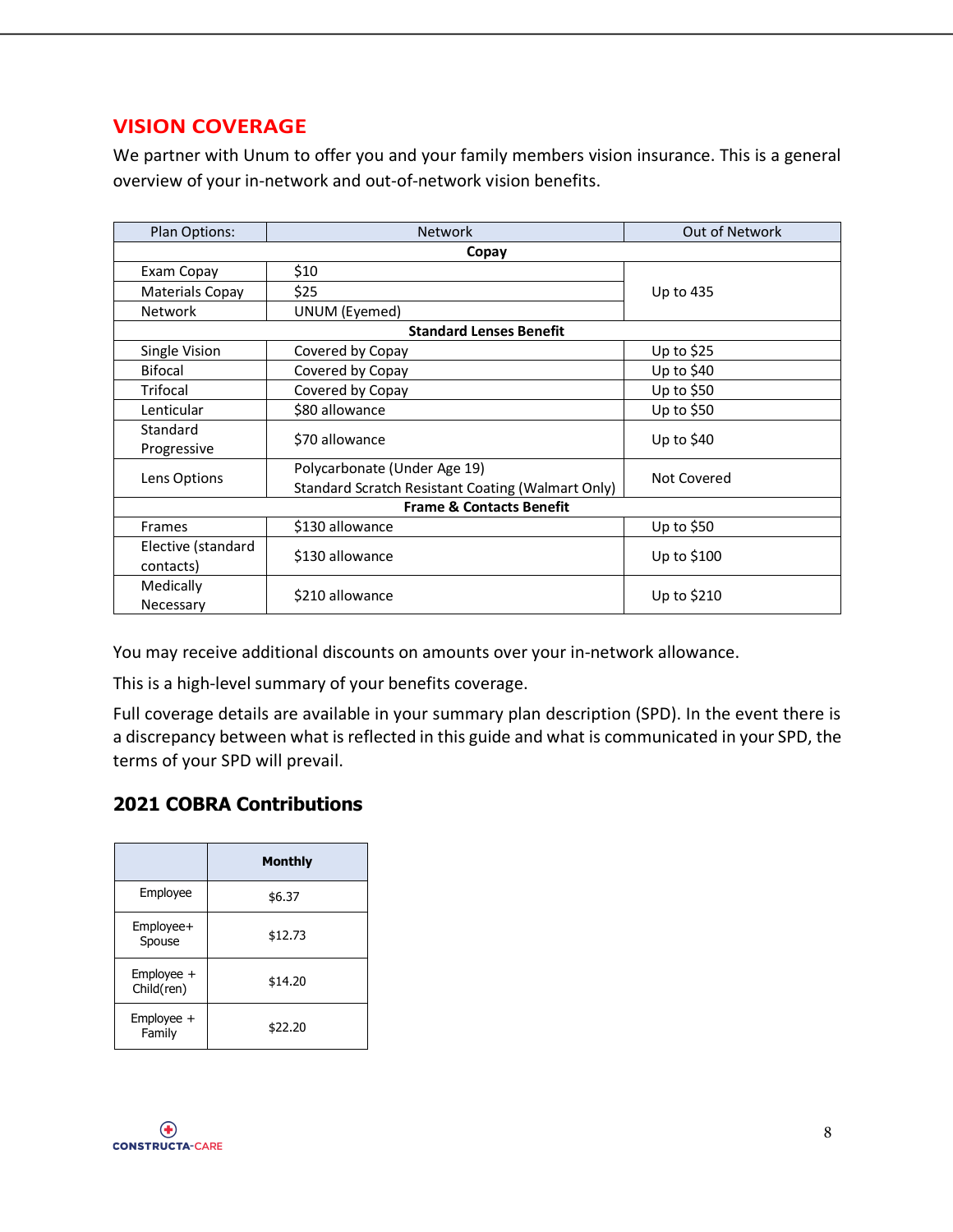## **LIFE INSURANCE**

For more information about life insurance please visit: [www.constructa-carebenefits.com/cobra](https://www.constructa-carebenefits.com/cobra)

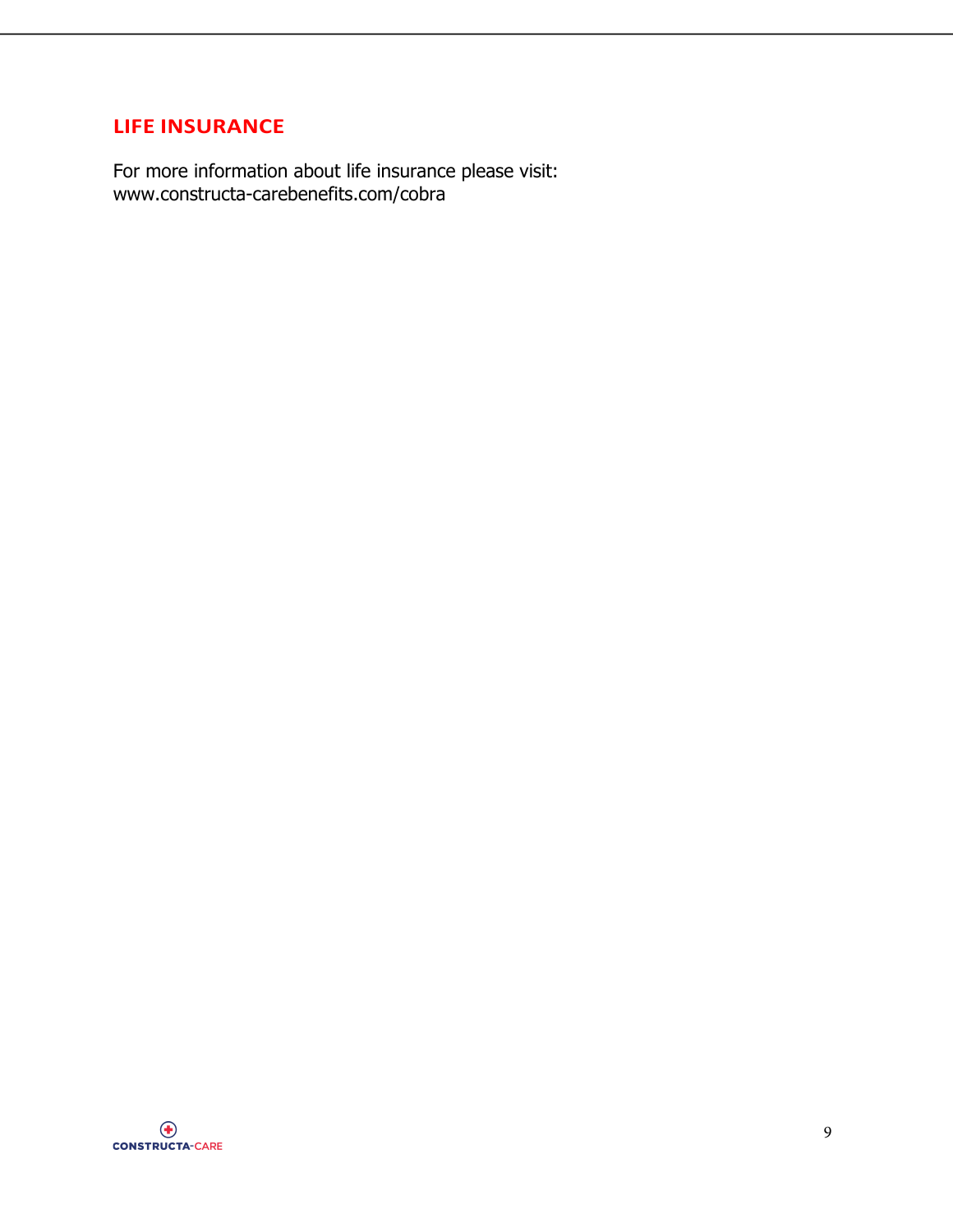## **TERMS AND OTHER RESOURCES**

#### **What is a Deductible?**

A deductible is the dollar amount you must pay for certain services during the calendar year before the plan provides benefits for those services. There are two separate deductible amounts. One for in-network providers and another for out-ofnetwork providers. Services which require a copay do not count towards meeting your deductible.

#### **What is Coinsurance?**

Coinsurance is the amount you must pay as a percent of the allowed amount. A common example is the percentage of the allowed amount you must pay when you receive other covered services.

#### **What is an Out-of-Pocket Maximum?**

The out-of-pocket maximum is your total calendar year out-ofpocket costs. This includes office visit copays, deductible, and coinsurance. Once you meet the out-of-pocket maximum, the plan will cover your costs at 100% of services which are subject to the deductible/coinsurance.

Below is a list of professionals who partner with our company to help guide you in the benefits process:

#### **Medical Coverage Provided by Blue Cross Blue Shield**

- 800.292.8868—customer service
- 800.248.2342—preadmission certification
- 800.810.BLUE—participating providers

MedPlus – 601-981-6356 or 601-981-6359

**Dental –** 1-888-400-9304 **Vision –** 855-652-8686

**Life and Disability Insurance:** www.oneamerica.com

855-517-6365—file a STD or LTD Claim